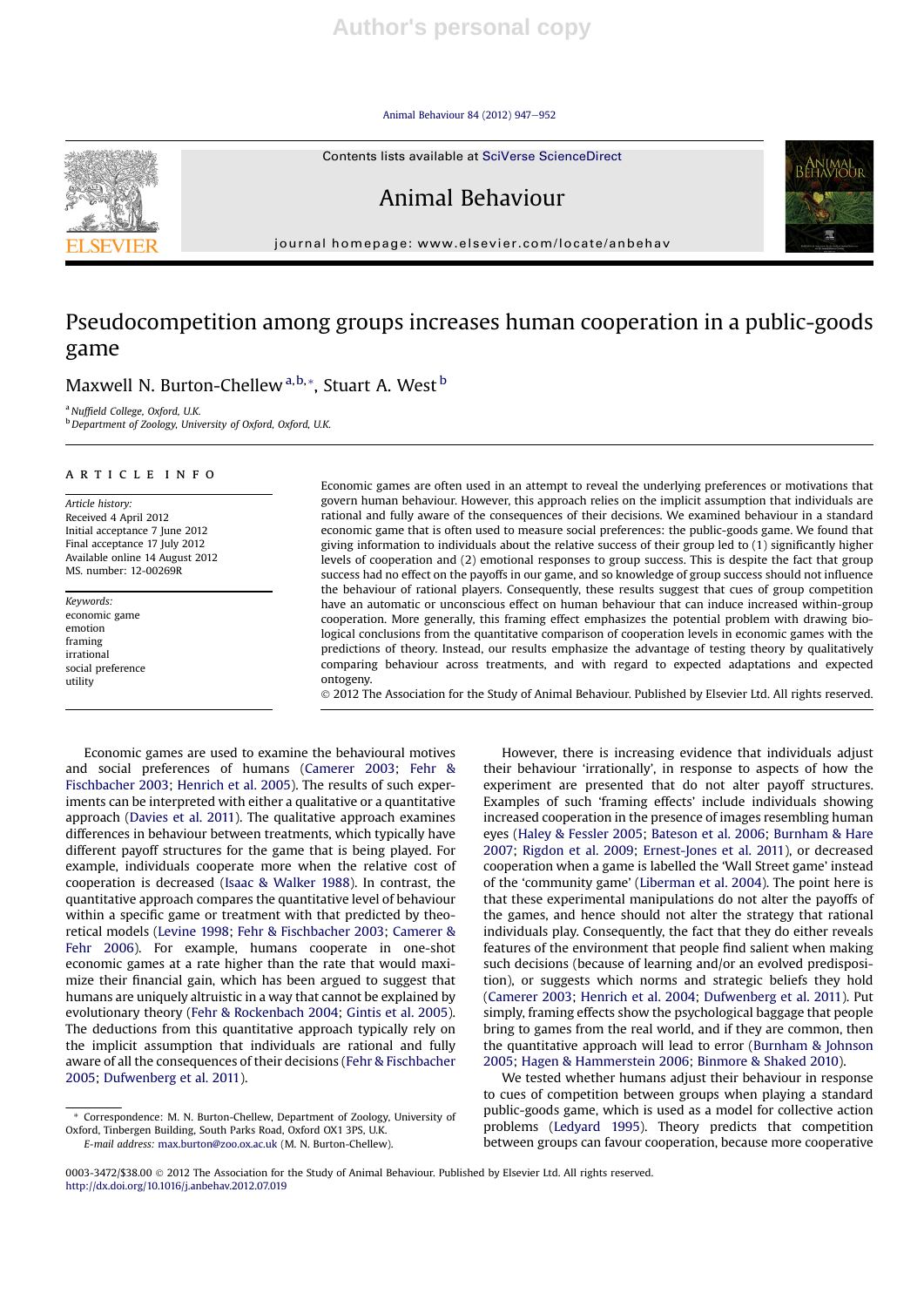groups will be more successful, and hence will lead to more successful individuals (Hamilton 1975; Choi & Bowles 2007; Bowles 2009). Consistent with this, the implementation of group competition in public-goods game experiments leads to individuals identifying their groupmates as collaborators, and cooperating with them at a higher rate (Nalbantian & Schotter 1997; Baron 2001; Bornstein 2003; Gunnthorsdottir & Rapoport 2006; Tan & Bolle 2007; Puurtinen & Mappes 2009; Burton-Chellew et al. 2010). This suggests that people may be adapted to respond facultatively to cues of group competition. However, this previous experimental work has typically lowered the cost of cooperation, which is known to increase cooperation, and/or explicitly linked payoffs to relative group performance. Therefore we cannot be sure that people respond to cues of group competition per se as opposed to changes in the way costs and benefits are either calculated or presented.

We made participants play a standard public-goods game twice, with the only difference being the information that we provided during the game about how their group did relative to the other groups. In typical public-goods games individuals can contribute monetary units (MU) to a group fund to produce benefits that are shared equally by all members of their group, including themselves, and regardless of differences in contribution levels. In our games, participants were in groups of four, and every MU contributed was doubled by the experimenter before being shared among the four players; thus the individual return on contributions was  $-0.5$  MU for every MU contributed. In each experimental session we also had four such groups of four players, and we made participants play the game for two sets of 10 rounds, with the group compositions randomly shuffled each round. Importantly, our instructions and payoffs were identical for both sets of games (treatments). Instead, we merely varied the additional information we provided to participants after each round of play, by either showing them, in rank order, the contributions and earnings of all four members of their group ('within-group information'), or the sum contributions and earnings of all four groups, in rank order ('among-group information', Fig. 1). This difference between treatments makes no structural differences to the game played (payoffs are unaffected) and thus rational participants should behave no differently. In contrast, if people's decisions are partly governed by predispositions ('psychological baggage'), then we expect cooperation to be relatively higher with among-group information. Furthermore, we complemented our behavioural data with measurements of the participants' emotional responses after each round of decision making.

### **METHODS**

We carried out six experimental sessions, each with 16 participants, at the Centre for Experimental Social Sciences (CESS), Nuffield College, University of Oxford, implemented with z-Tree (Fischbacher 2007). The experimental design and procedure were approved by the CESS. The identity of all participants and their responses were anonymous to the experimenters. Participant payment and recruitment were conducted entirely by the CESS staff, and participants were paid anonymously. The 96 participants had never taken part in an experiment involving public-goods games at CESS and were students (48 females, 46 males, two unknown). We used a standard (linear) public-goods game (Marwell & Ames 1979, 1980; Ledyard 1995), and in each round of play we gave each participant an endowment of 40 MU (100 MU =  $\text{\pounds}1$ ), a fraction of which (0-40 MU) they could contribute to a group project, keeping the remainder. We doubled the sum total of contributed MU for each group, before sharing out the resultant MU equally among the four group members. Thus, for each MU contributed to the group project, each of the four group members received 0.5 MU, including the contributor (who had contributed 1 MU and thus made a net loss of  $-0.5$  MU for every MU contributed).

Our experiment involved two treatments, across which we held the monetary payoffs constant, but varied the information given after each round of play (Fig. 1). In both treatments we reminded participants of their contribution, and informed them of their income from that round, making explicit that their income was the sum total of their retained MU, plus any MU they received back from the group project. This information, along with the sum contributions of their groupmates, was supplied to all participants; it is consistent with the information provided in many public-goods game experiments. Additionally, in the within-group information treatment, we also displayed the same information for all three other group members, ordering the players according to their earnings, with the highest earning player at the top (Fig. 1a), whereas in the among-group information treatment we displayed the same information but at the level of the group rather than at the individual level (Fig. 1b). Consequently, the difference between the two treatments is that the within-group information treatment shows participants how they performed (contributions and earnings) relative to the other members of their group, whereas the among-group treatment, which includes the same information pertaining to the focal individual, also shows participants how their group did relative to all the other groups.

We made each participant play each treatment for 10 consecutive rounds, reversing the order between sessions. In each round we randomly and anonymously assigned the 16 participants to one of four groups of four players, and so reputation effects were not possible (Nowak & Sigmund 1998; Wedekind & Milinski 2000). We presented the same instructions to all participants (available upon request), and started game play only after every participant had successfully completed, with advice when required, a comprehension test (available upon request). At the end of the first treatment, we verbally informed all participants that, 'You will now play the exact same game again, for the same number of rounds, but this time you will receive different information at the end of each round'. The time delay between treatments was 60 s. Overall, the monetary reward obtained ranged from £6.60 to £13.60 with a mean of £10.40.

We measured our participants' emotions at the end of each round of decision making by asking them how (1) happy or annoyed they were and (2) how proud or ashamed they were (they could not be both proud and ashamed nor both happy and annoyed). Participants reported their emotions on a scale of  $0-10$ , with 5 being the neutral midpoint between the two emotional extremes  $(5 =$  neutral, 4/  $6 =$  little or mildly,  $3/7 =$  quite,  $2/8 =$  happy/annoyed/proud/ ashamed,  $1/9$  = very and  $0/10$  = extremely). The emotions were presented as mutually exclusive, with participants being allowed to report that they were happy, annoyed or neutral and ashamed, proud or neutral.

After the experiment, we asked each participant to complete a questionnaire which (1) included a 10-question personality test (Gosling et al. 2003) that provides a rough measure of five standard personality variables (Agreeableness, Conscientiousness, Emotional stability, Extroversion and Openness), (2) asked their gender and whether they knew about game theory or not and (3) asked them to choose from a list of phrases the one that best described their motivations during the experiment (Making myself the maximum money possible; Making other people the maximum money possible; Making everyone the maximum money possible; Making myself more money than other people; Other), and to choose their most desired outcome from a list of hypothetical outcomes (Everybody makes a maximal and equal amount; You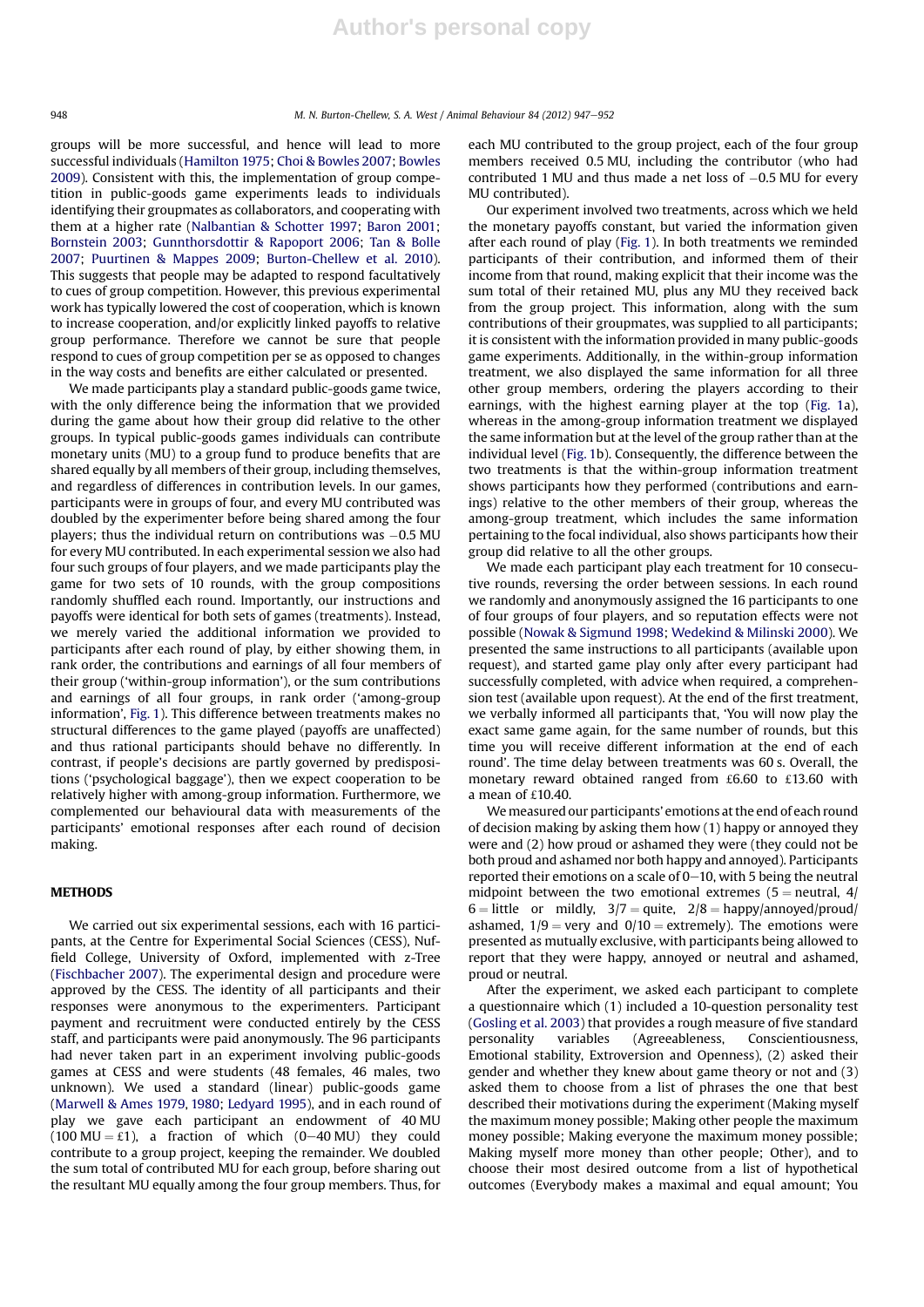M. N. Burton-Chellew, S. A. West / Animal Behaviour 84 (2012) 947–952 949

(a)

| Player                                  | Contribution        | Player                                                          | Credits        | + credits            | $= Total$            |
|-----------------------------------------|---------------------|-----------------------------------------------------------------|----------------|----------------------|----------------------|
| Name                                    | $(0 - 40)$          | $Income =$                                                      | retained       | returned             | credits              |
| Player D<br>Player A<br>You<br>Player C | 0<br>10<br>20<br>40 | Player $D =$<br>Player $A =$<br>$-$ For You $=$<br>Player $C =$ | 40<br>30<br>20 | 35<br>35<br>35<br>35 | 75<br>65<br>55<br>35 |

This screen lists the decisions of you and the other players in your group (for this round). Remember the terms Player A, B, C & D are meaningless as you play with different pepople in each round

Your income from your group's contributions and subsequent 'growth' is also shown. The income of the other players is also shown.

Please press the 'Continue' button when you are ready and the experiment will continue.

(b)

| Group<br>Name | Contribution<br>$(0 - 160)$ | Group<br>$Income =$ | <b>Credits</b><br>retained | + credits<br>returned | $= Total$<br>credits |
|---------------|-----------------------------|---------------------|----------------------------|-----------------------|----------------------|
| group C       | 140                         | group $C =$         | 20                         | 280                   | 300                  |
| Your Group    | 70                          | Your Group $=$      | 90                         | 140                   | 230                  |
| - Your part   | 20                          | $-$ For You         | 20                         | 35                    | 55                   |
| group D       | 70                          | group $D =$         | 90                         | 140                   | 230                  |
| group A       | 40                          | group $A =$         | 120                        | 80                    | 200                  |

Your income from your group's contributions and subsequent 'growth' is also shown. The income of the other groups is also shown.

Please press the 'Continue' button when you are ready and the experiment will continue.

Figure 1. The different treatments presented to participants. (a) Representation of the screen the participants received in the within-group information treatment. (b) The alternative screen for the among-group information treatment. The black arrows were not part of the display and are for informative purposes here only, to show how the entities were 'ranked' on their final monetary units (from that round) and how this corresponds to that entity's relative contributions.

make the near maximal amount and other players make less than you; You make a medium amount, which helps the other players to make even more; Everybody makes a medium and equal amount; Other).

We used linear mixed models (LMM) to analyse contribution levels, using the session means per round to avoid pseudoreplication from nonindependent participants (Hurlbert 1984), and fitting 'Session ID' as a random effect to account for the repeated measures over time. As the treatment effect was not applied until after the first contributions had been made, we excluded the first time period for each treatment when comparing the mean levels of contributions, but we included the first time period when analysing any changes in contributions over time. We controlled for any temporal autocorrelation within sessions by modelling the repeated measures (rounds within treatments) with a first-order autoregressive covariance structure. When comparing participants' emotional responses we used the individual data and transformed participants' emotional responses and personality scores, which were proportional in nature, with an arcsine squareroot transformation.

#### RESULTS

Overall, the mean level of cooperation was significantly higher when playing the among-group information treatment (33%, mean  $\pm$  SD = 13.2  $\pm$  5.15 MU) than in the within-group information treatment (24%, mean  $\pm$  SD = 9.5  $\pm$  5.11 MU; LMM:  $F_{1.5}$  = 7.0,  $P = 0.046$ ). The mean level of cooperation was initially the same for both treatments (LMM:  $F_{1,10} = 0.9$ ,  $P = 0.356$ ), but then declined significantly more slowly in the among-group information treatment  $(-0.58$  MU per round) compared to the within-group information treatment  $(-1.26 \text{ MU}$  per round; LMM: treatment\*round:  $F_{1,10,4} = 11.7, P = 0.006$ ).

Although the treatment order had no overall effect (LMM:  $F_{1,4} = 0.8$ ,  $P = 0.424$ ) and did not interact with treatment (LMM: treatment\*order:  $F_{1,4} = 0.2$ ,  $P = 0.666$ ) there were some differences when the naïve and experienced participants were analysed separately. Whereas the among-group information induced higher overall cooperation levels among naïve participants (LMM:  $F_{1,4} = 7.9$ ,  $P = 0.048$ ; Fig. 2a), there was no overall mean difference between experienced participants (LMM:  $F_{1,4} = 0.1$ ,  $P = 0.821$ ; Fig. 2b). However, this was driven by different starting levels among the experienced participants, and cooperation still declined less rapidly for those receiving the among-group information (LMM: treatment\*round, experienced participants only:  $F_{1,10.8} = 11.2$ ,  $P = 0.007$ ; Fig. 2b).

Participants' emotional responses depended on their on-screen positional rankings both as individuals and as groups (Fig. 3). Participants reported: more happiness when either they or their group were ranked higher on the screen (LMM: Rank:  $F_{1,1675.0} = 100.1, P < 0.001$ ; Fig. 3a); more annoyance when they or their group were ranked lower (LMM: Rank:  $F_{1,1661.2} = 126.5$ ,  $P < 0.001$ ; Fig. 3b); more feelings of shame when their group was ranked lower, but not when they individually were ranked higher or lower (LMM: Treatment\*Rank:  $F_{1,1873,1} = 9.2$ ,  $P = 0.002$ ; Fig. 3c); and more pride when their group was ranked higher (LMM: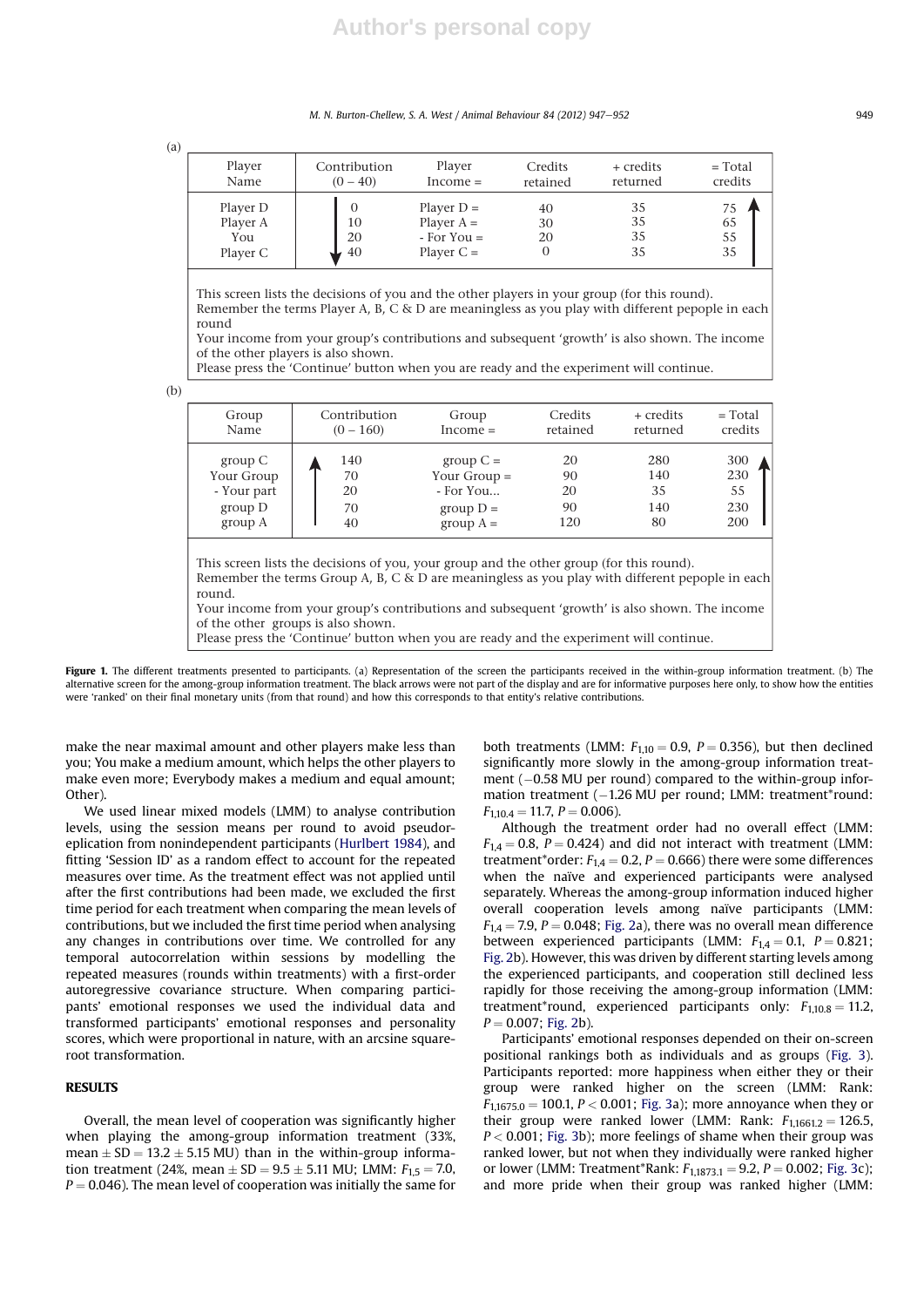950 M. N. Burton-Chellew, S. A. West / Animal Behaviour 84 (2012) 947–952



Figure 2. The mean level of cooperation over time for the different public-goods game treatments. In total, six sessions of 16 participants each played the same public-goods game under two treatments that differed only in their information content after each round. In both (a) and (b) the grey/white circles represent the among-group/withingroup information treatments, respectively. In (a) the participants were naïve regarding public-goods games; in (b) the same participants from (a) now played again but under the different treatments. Note that in round 1 of both (a) and (b), the participants had not yet been exposed to the corresponding information treatment. Error bars are 95% confidence intervals based upon the session means for each round  $(N = 3)$ .

Treatment\*Rank,  $F_{1,1825.8} = 21.0, P < 0.001$ ; Fig. 3d), but a U-shaped response to their individual rank, with more pride when they were ranked at either the top (and thus had earned the most), or at the bottom (and thus had contributed the most; LMM: Treatment\*Rank<sup>2</sup>:  $F_{1,1781.0} = 5.0, P = 0.025$ ; Fig. 3d).

Individual differences in cooperation levels did not depend upon gender (LMM:  $F_{1,82.9} = 0.1$ ,  $P = 0.912$ ) nor upon any of the aspects of personality (LMM: Agreeableness:  $F_{1,81,2} = 0.04$ ,  $P = 0.837$ ; Conscientiousness:  $F_{1,82,4} = 0.1$ ,  $P = 0.746$ ; Emotional stability:  $F_{1,87.7} = 0.9$ ,  $P = 0.397$ ; Extroversion:  $F_{1,83.4} = 0.01$ ,  $P = 0.937$ ; Openness:  $F_{1,89.5} = 0.6$ ,  $P = 0.434$ ) or knowledge of game theory (LMM:  $F_{1910} = 0.7$ ,  $P = 0.408$ ) or expressed preferences among the set of hypothetical outcomes (LMM:  $F_{1,92.1} = 3.2$ ,  $P = 0.078$ ). Individuals that indicated that their motivation was 'Making everyone the maximum money possible'  $(N = 35$ , mean

 $cooperation = 17.0 \text{ MU}$  cooperated more than those that were motivated by either 'Making myself the maximum money possible'  $(N = 46$ , mean  $= 7.9$  MU) or 'Making myself more money than other people' ( $N = 7$ , mean = 6.0 MU; LMM:  $F_{1,90.0} = 31.8$ ,  $P < 0.001$ ). However, these motivations did not affect how a participant responded to the change in treatments (LMM: Motivation\*Treatment:  $F_{1,89} = 0.3$ ,  $P = 0.587$ ).

### **DISCUSSION**

We found that giving information to individuals about the relative success of their group led to significantly higher levels of cooperation than giving them information about their relative success within their group (Fig. 2). These behavioural responses were linked to how individuals responded emotionally to both their individual rankings and the rankings of their group (Fig. 3). Participants reported more happiness and less annoyance when they, or their group, earned more, more shame and less pride when their group earned less and most pride when they, as individuals, earned either the most or the least (and therefore had contributed the most).

Our result that information about group success led to higher levels of cooperation (Fig. 2) is potentially counterintuitive, given that the monetary payoffs were identical across treatments, and so we should not expect this information to influence the behaviour of rational players. One possible explanation for this is that competition among groups either is, or has been, important in more natural conditions (Bowles 2006, 2009; Choi & Bowles 2007), and so humans have a psychology that is predisposed to respond to cues of group competition. This is because such facultative behaviour would have been advantageous in the evolutionary past (and may still be but this is not necessary), and therefore may still be activated today, even under controlled laboratory conditions and unfavourable payoffs. This possibility is supported by the fact that individual emotions were correlated with group success. Our argument here is analogous to the idea that humans cooperate more in response to images of human eyes, because reputational effects are important in natural conditions (Haley & Fessler 2005; Bateson et al. 2006; Burnham & Hare 2007; Rigdon et al. 2009; Ernest-Jones et al. 2011). Of course a facultative response to group competition, or cues of such, may also increase cooperation via an increase in aggression levels and/or the tendency to reward/punish cooperators/noncooperators (Moreno 2011; Saaksvuori et al. 2011; Gneezy & Fessler 2012).

Mechanistically, we know from the social sciences that experimenters are able to transform participants' 'social identities' by changing emphasis in the instructions about who will benefit from any cooperation (Brewer & Kramer 1986; De Cremer & Van Vugt 1999). We also know that people respond more favourably towards others that can only be conceived as belonging to their same group on a minimal basis (the 'minimal intergroup paradigm'; Tajfel et al. 1971; Tajfel 1982), for example, because they both preferred the same of two similar, abstract paintings, one by Kandinsky and one by Klee (Yamagishi & Kiyonari 2000; Yamagishi et al. 2008). Of course, such transformations of social motives represent proximate, mechanistic, responses and therefore complement, rather than challenge, any ultimate explanation(s) (Mayr 1961; Tinbergen 1963; Scott-Phillips et al. 2011). Future studies should also aim to incorporate how leadership, partner choice and participant asymmetries affect such intra- and intergroup dynamics (King et al. 2009; Dawkins 2010; Baumard et al., in press).

However, another possibility is that because the within-group information treatment emphasized that cooperation is always costly (Fig. 1), it led to individuals learning relatively faster that they should not cooperate (Baron 2001; Kummerli et al. 2010). In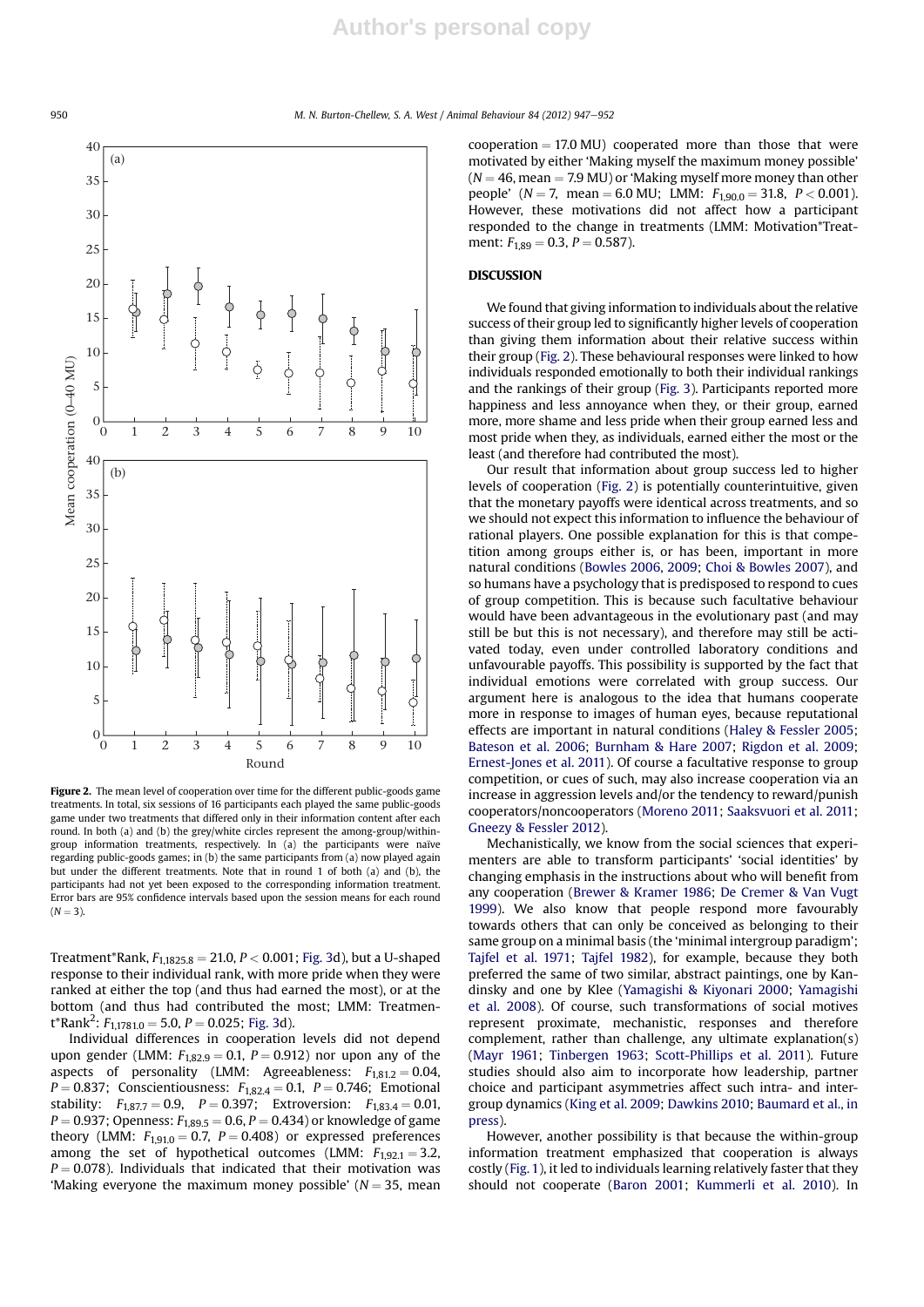M. N. Burton-Chellew, S. A. West / Animal Behaviour 84 (2012) 947–952



Figure 3. Participants' mean emotional responses to their rankings. After each round of decision making and information feedback, participants were asked to report their (a) Happiness, (b) Annoyance, (c) Shame and (d) Pride, on a scale of 0–5 (0 = neutral). The emotions were presented as mutually exclusive pairings, with participants being allowed to report that they were happy or annoyed and ashamed or proud. Grey/white bars represent among-group/within-group information treatments, respectively. Error bars are 95% confidence intervals based upon the session means for each round ( $N = 3$ ).

contrast, the among-group information treatment emphasized that groups that are more cooperative make more money, and therefore participants may have erroneously concluded that cooperation was directly profitable. This would explain why cooperation appeared initially to increase in the among-group information treatment (Fig. 2a). Alternatively, if we wished to obtain a rational choice explanation then we would have to assume both (1) that the players were conditional cooperators (Fischbacher et al. 2001; Fischbacher & Gachter 2010) and (2) that these players expected greater cooperation from their groupmates in the among-group information treatment (Dufwenberg et al. 2011). However, all these explanations would also need to incorporate the emotional responses.

More generally, our results illustrate the need for caution when interpreting data from economic experiments. It is sometimes assumed that players are rational and fully aware of the extended consequences of their decisions both for themselves and for others, with their decisions revealing their underlying preferences (Kahneman & Sugden 2005). For example, if individuals cooperate more than expected in a game, then this reflects an evolved predisposition to make personal sacrifices for the good of others even when there is no prospect of reciprocity or reputational benefits. However, our results emphasize that we should not expect 'perfect' behaviour, and that factors such as the way in which a game is presented, psychology and learning can interact to influence behaviour (Andreoni 1995; Willinger & Ziegelmeyer 1999; Dufwenberg et al. 2011). Indeed, our results on emotional responses suggest that pride can even lead to divergent strategies whereby individuals behave at the extremes, of either fully cooperating or fully defecting. Consequently, because individuals may make mistakes, or be influenced by factors that the experimenter has not allowed for, this can lead to errors when using data from experimental games to construct utility models (Nowak et al. 2000; Hagen & Hammerstein 2006; West et al. 2011).

#### Acknowledgments

We thank Luis Miller at CESS for recruiting participants, the ERC for funding and the anonymous referees for their suggestions.

#### References

- Andreoni, J. 1995. Warm-glow versus cold-prickle: the effects of positive and negative framing on cooperation in experiments. Quarterly Journal of Economics,  $110, 1 - 21.$
- Baron, J. 2001. Confusion of group interest and self-interest in parochial cooperation on behalf of a group. Journal of Conflict Resolution, 45, 283-296.
- Bateson, M., Nettle, D. & Roberts, G. 2006. Cues of being watched enhance cooperation in a real-world setting. Biology Letters, 2, 412-414.
- Baumard, N., Andre, J.-B. & Sperber, D. In press. A mutualistic approach to morality. Behavioral Brain Sciences.
- Binmore, K. & Shaked, A. 2010. Experimental economics: where next? Journal of Economic Behavior & Organization, 73, 87-100.
- Bornstein, G. 2003. Intergroup conflict: individual, group, and collective interests. Personality and Social Psychology Review, 7, 129-145
- Bowles, S. 2006. Group competition, reproductive leveling, and the evolution of human altruism. Science,  $314$ , 1569-1572.
- Bowles, S. 2009. Did warfare among ancestral hunter-gatherers affect the evolution of human social behaviors? Science, 324, 1293-1298.
- Brewer, M. B. & Kramer, R. M. 1986. Choice behavior in social dilemmas: effects of social identity, group-size, and decision framing. Journal of Personality and Social Psychology, 50, 543-549.